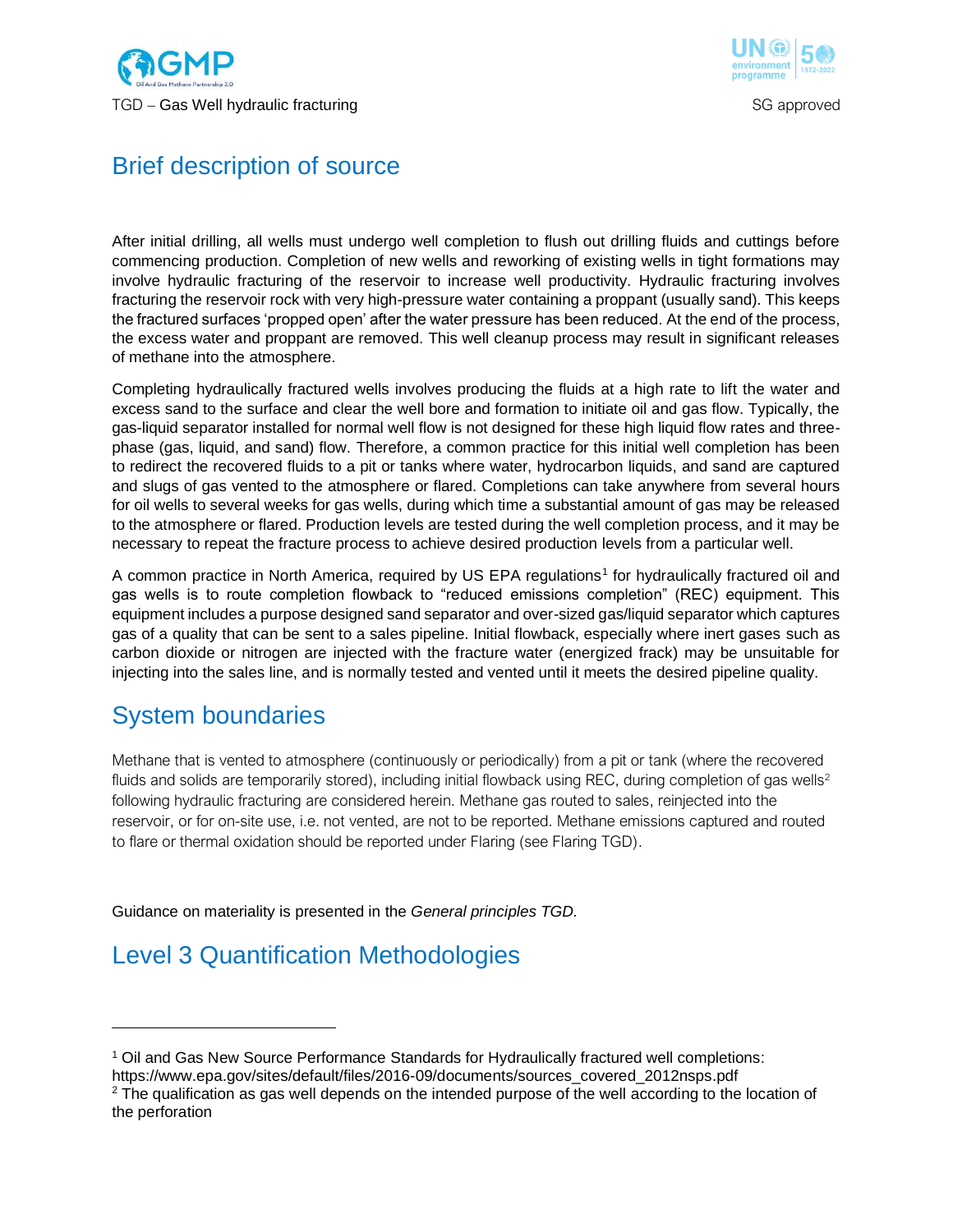### Emission Factors

Accepted source-level emission factors, as defined in the *General Principles TGD*, or those prescribed by local regulation are considered as providing Level 3 estimates, provided they are specific for the source type and based on throughput of product from the well. Partners are encouraged to use emission factors that best represent conditions and practices at their facilities and adjust the factors, where warranted, to more accurately estimate emissions given differences between the reference system on which the emission factor is based, and their systems.

The following tables present examples of emission factors which can be used to estimate methane emissions from gas well hydraulic fracturing.

| <b>Source</b>                                                           | Methane Emission Factor <sup>3</sup> |                  |
|-------------------------------------------------------------------------|--------------------------------------|------------------|
|                                                                         | (sm <sup>3</sup> /completion)        | (scf/completion) |
| Gas Well Completions with Hydraulic Fracturing: Uncontrolled<br>Venting | 52,175.97                            | 1,842,577        |
| Gas Well Completions with Hydraulic Fracturing: REC with Venting        | 24,534.08                            | 866,413          |

**NOTE**: The emission factors presented were developed using data from hydraulically fractured oil and gas wells in the United States, where the use of RECs is well established and was developed based on data from onshore gas wells.

# Level 4 Quantification Methodologies

There are no methods to quantify emissions from gas well hydraulic fracturing with flow routed to an open pit at Level 4. These emissions can neither be measured nor quantified using engineering calculations and are to be quantified at Level 3.

#### Direct measurement and Measurement-based Emission factor

Measurements (including continuous and periodic monitoring) or emission factors developed based on representative measured emissions are considered Level 4 emissions quantification. Measurements must be taken that represent the total flow and associated methane content of each gas stream that is vented to the atmosphere. Methane content can be determined based on accepted technologies and methodologies, as described in the *General Principles TGD*.

Accepted, equipment and techniques, as described in the *General Principles TGD,* for determining gas flow and composition are to be employed. If the produced gas is directed to a storage tank or a three-phase separator, Partners can measure the flowback rate at the vent stack of either unit using a recording flow meter. Recommended measurement tools include the following, but the list is not exhaustive<sup>4</sup>:

<sup>3</sup> API Compendium 2021, Table 6-5

<sup>&</sup>lt;sup>4</sup> More details on various detection and measurement equipment can be found at CCAC, Conduction Emissions Surveys, Including Emission Detection and Quantification Equipment – Appendix A of the OGMP Technical Guidance Document, 2017